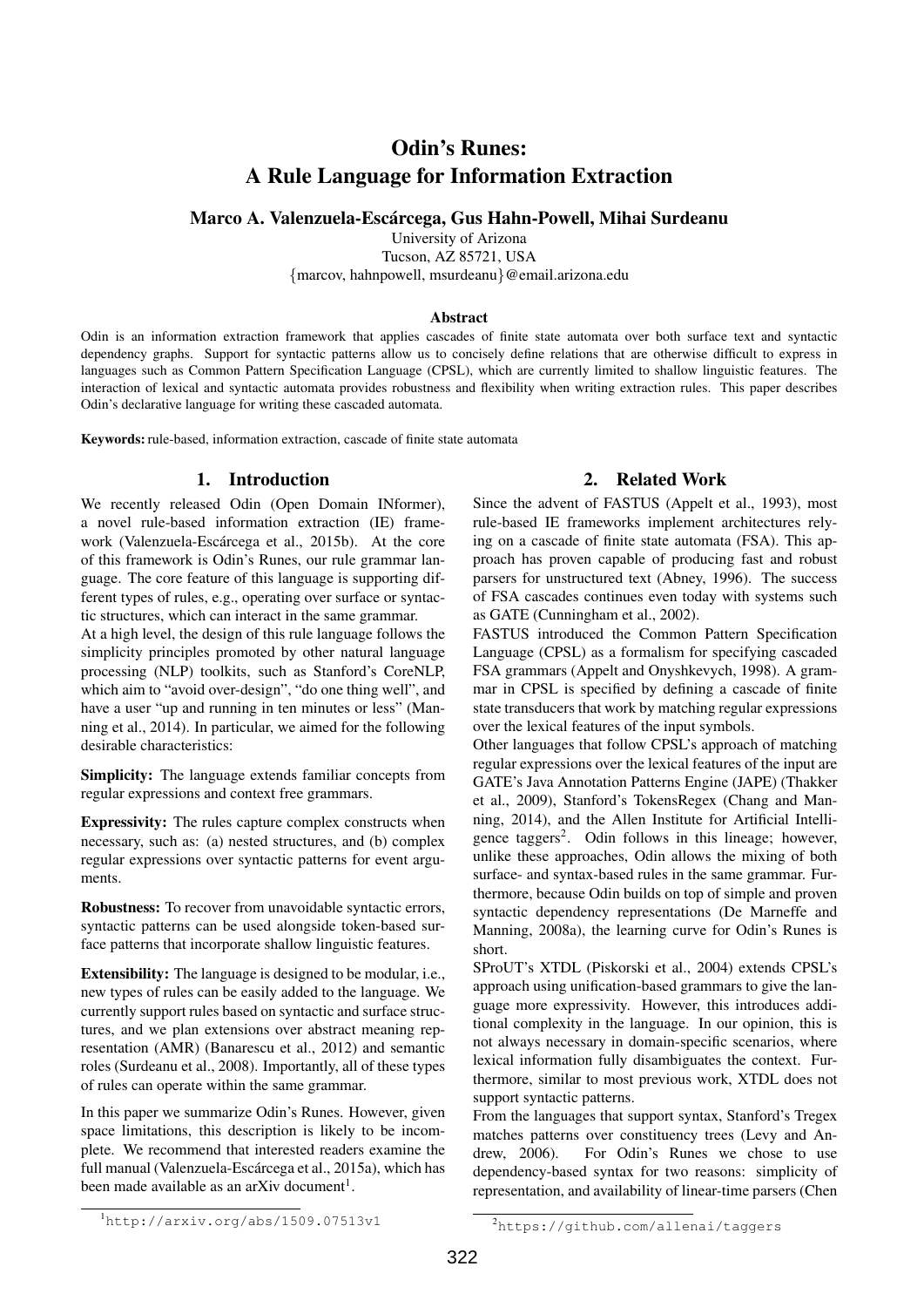#### WTX inhibits the ubiquitination of NRF2.

Figure 1: A sentence containing two events in the biomedical domain: a ubiquitination, and a negative regulation. Bold text denotes biochemical entities previously identified by an NER system.

```
1 - name: ner
     2 label: Protein
     3 type: token
     4 pattern: |
 5 # Named Entity labels in the IOB style
6 [entity="B-Protein"][entity="I-Protein"]*
7
8 - name: ubiq-surf
9 label: [Ubiquitination, Event]<br>10 type: token
     type: token
11 pattern: |
12 # a single-token trigger
13 (?<trigger>ubiquitination)
14 # the theme must be a Protein
15 of @theme:Protein
16 # the cause of might not be specified
17 (by @cause:Protein)?
18
19 - name: negreg-surf
20 label: [Negative_regulation, Event]
21 type: token
     pattern: |
23 @cause:Protein
24 # any conjugation of the lemma "inhibit"
25 (?<trigger>[lemma=inhibit & tag=/ˆV/])
26 # an optional determiner
27 [tag=DT]?<br>28 # the they
                   of this event is another Event
       29 @theme:Event
```
Example 1: Rules that capture the events shown in Figure 1. All the rules use surface patterns.

and Manning, 2014). Semgrex is a language that modifies Tregex to operate over dependency graphs (Chambers et al., 2007)<sup>3</sup>. However, neither of these languages support cascaded FSA.

In a departure from CPSL, IBM's SystemT is a rule-based IE system that uses the AQL language, which is inspired from SQL (Li et al., 2011). AQL is a powerful language that implements an IE algebra (Reiss et al., 2008). However, in our opinion, this loses some of the simplicity that Odin's Runes enjoys.

# 3. Walkthrough Example

In this section we show two Odin grammars in the biomedical domain as a gentle introduction to the language. Both grammars match over the sentence shown in Figure 1. All Odin grammars are encoded using YAML, which is a human-readable data serialization language (Ben-Kiki et al., 2005). YAML's readability and support for comments were the main motivations for choosing it as the format for Odin's Runes.

Example 1 lists a grammar that consists of surface patterns only. Example 2 shows a grammar that captures the same events in the example sentence, but it is implemented with syntactic rules.

The grammar in Example 1 work as follows:

- The ner rule converts the IOB output of an external NER tool into Odin entity mentions labeled Protein. In general, Odin mentions are data structures that store the output of a matched rule. For example, in this instance, the mention created by this rule captures the fact that the span of tokens from 1 to 2 (exclusive) and from 6 to 7 correspond to a named entity labeled Protein. In most situations, mentions are transparently created and managed by the Odin runtime system.
- The ubiq-surf rule matches a ubiquitination event using a surface pattern. First, the token "ubiquitination" is captured as the event trigger, followed by the token "of" and a protein mention, which is captured as the event theme. Optionally, it can be followed by the token "by" and a protein mention that would be captured as the event cause. Note that this rule defines two labels for the resulting mention, which are used to define an implicit taxonomy. For example, here Ubiquitination is a kind of Event. Taxonomies can also be explicitly defined, in which case the mention label specifies the most specific node in the taxonomy where this mention is mapped. For brevity, we omit examples with explicit taxonomies in this section. See Section 4.4. for a discussion on explicit taxonomies.
- The negreg-surf rule matches a negative regulation event using a similar pattern. First, a protein mention is captured as the event theme, followed by a token with the following attributes:
	- 1. the lemma is "inhibit'
	- 2. the POS tag starts with "V" (a verb).

This token is captured as the event trigger. Then an optional determiner is matched followed by an existing event mention, which is captured as the current mention's *theme*.

At runtime, these three rules are automatically organized in a cascade, where the first rule finds the Protein mentions, which are then used to populate the event mention extracted by the second rule. Lastly, the third rule is executed, which uses the outputs of the first and second rules to generate a nested event.

Unlike the grammar in Example 1 which relies solely on surface patterns, the grammar in Example 2 uses mostly syntax:

- The ner rule is identical to the one in Example 1, and is necessary to capture the IOB output of the NER.
- The ubiq-syn rule matches a ubiquitination event, which is anchored around a nominal predicate (trigger), "ubiquitination", and has two arguments: a mandatory theme, which is syntactically attached to the verbal trigger through the preposition "of", and an optional cause, attached to the trigger through the preposition "by". The resulting event mention is assigned the Ubiquitination and Event labels.

<sup>&</sup>lt;sup>3</sup>See also Semgrex's online documentation: http://nlp. stanford.edu/software/tregex.shtml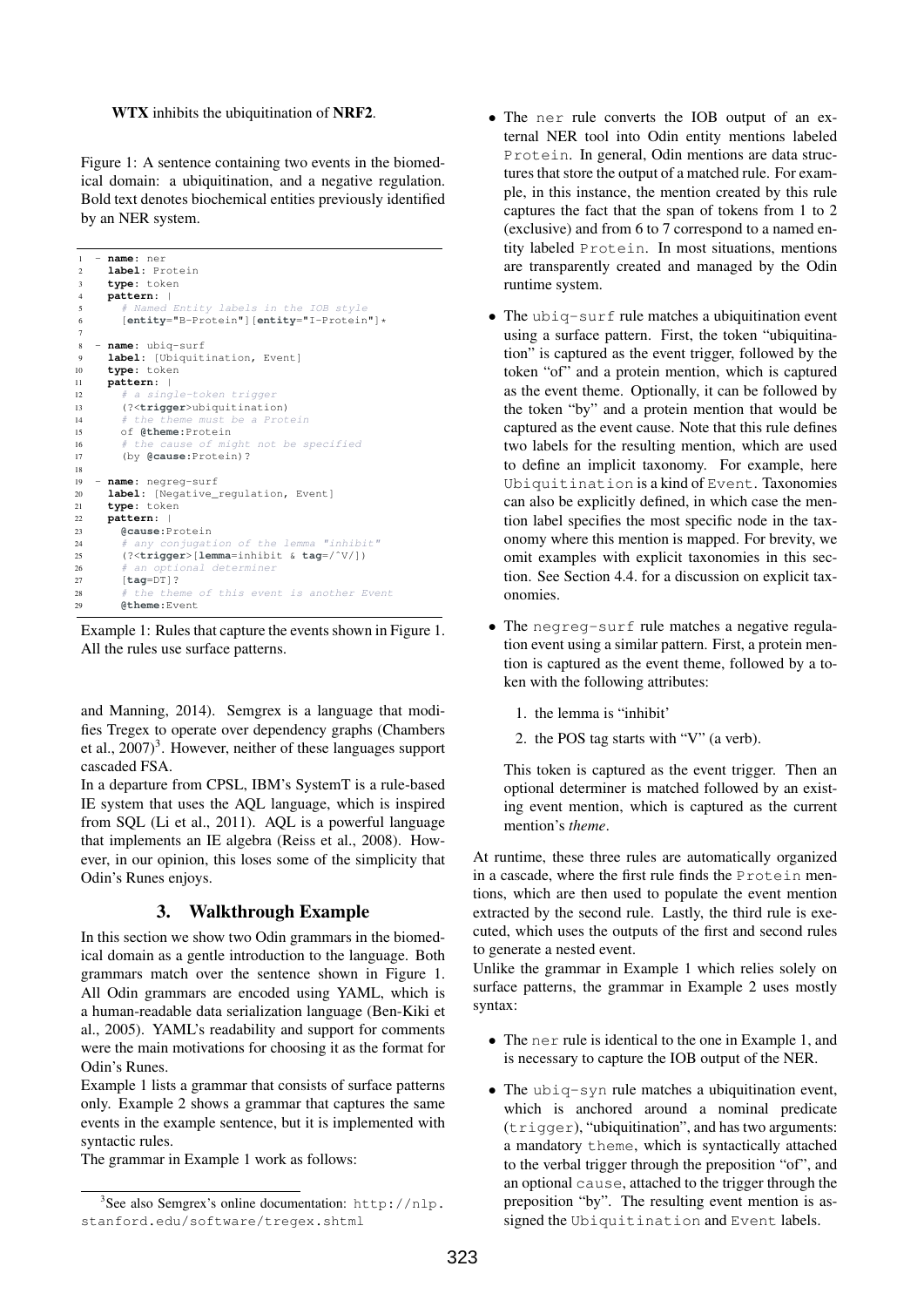```
1 - name: ner
     2 label: Protein
     3 type: token
     4 pattern: |
       5 [entity="B-Protein"][entity="I-Protein"]*
 6
     name: ubiq-syn
     1abel: [Ubiquitination, Event]
     9 pattern: |
10 trigger = ubiquitination
11 theme:Protein = prep_of
12 cause:Protein? = prep_by
13
14 - name: negreg-syn
     1abel: Negative_regulation
16 pattern: |
17 trigger = [lemma=inhibit & tag=/ˆV/]
18 theme:Event = dobj
19 cause:Protein = nsubj
```
Example 2: Rules that capture the events shown in Figure 1. The first rule uses a surface pattern, while the other two use syntactic patterns.



Figure 2: A sentence that can't be completely handled by the grammar in Example 1 but can be handled by the grammar in Example 2.

• The negreg-syn rule implements a negative regulation driven by a verbal predicate. Note that one of the arguments is an event produced by the ubiq-syn rule. As discussed, the Odin runtime guarantees that the latter rule completes before the former.<sup>4</sup>

Although both example grammars capture the same output for the sentence shown in Figure 1, the syntax-based one is considerably more general. For example, the syntaxbased grammar correctly finds two ubiquitination events and two negative regulations in the sentence "CYLD inhibits the ubiquitination of both TRAF2 and TRAF6" because the dependency graph correctly connects "ubiquitination" to "TRAF2" and "TRAF6", as seen in Figure 2. On the other hand, the surface-based grammar misses the ubiquitination event involving "TRAF6" (and the negative regulation of this ubiquitination), because the last two tokens of the sentence are not explicitly handled by the rules. However, syntax-based grammars assume that a syntactic parser is available and produces robust output. This is not always true, especially in domain-specific settings. In such situations it is beneficial to mix syntax and surface rules, or rely solely on the latter.

## 4. Details of the Rule Language

The previous example shows some of Odin's capabilities, but Odin's Runes is considerably more powerful. In this section, we detail what we consider to be the most relevant language features. We begin with a description of the main features of Odin's dependency patterns<sup>5</sup>.

### 4.1. Syntactic Dependency Patterns

To mitigate language sparsity, Odin provides the capability to match patterns over a sentence's dependency graph (de Marneffe and Manning, 2008b). With these patterns, Odin captures event or relation structures. Event structures are composed of a predicate and its corresponding arguments, and relation structures are only composed of arguments (no predicate).

When we want to retrieve an event, the predicate, or *trigger*, is defined using a surface pattern over sequences of tokens and their associated attributes, such as a word's lemma form or its part-of-speech (POS) tag. Event arguments are identified by dependency paths anchored at the matched trigger. These arguments have semantic constraints represented as labels (e.g., Protein or Event in the negreg rule in Example 2).

Syntactic patterns for relations between mentions are also supported by first specifying a previously found mention as an anchor; the rest of the arguments are identified by dependency paths in the style of syntactic rules for events. The anchor mention is specified by giving it a name other than *trigger* and a desired label, e.g., anchor:Label.

### 4.1.1. Predicate-argument Syntactic Paths

The dependency path between a predicate and an argument is composed of hops and optional filters. The hops are edges in the syntactic dependency graph; the filters are token constraints on the nodes (tokens) in the graph. Hops can be *incoming* or *outgoing*. An *outgoing* hop follows the direction of the edge from HEAD →DEPENDENT; an *incoming* hop goes against the direction of the edge, leading from DEPENDENT  $\rightarrow$  HEAD. For example, in Figure 2, the dependency "inhibits"  $\rightarrow$  "ubiquitination" is outgoing ("inhibits" is the head), but it is considered incoming when traversed in the other direction: "ubiquitination"  $\leftarrow$  "inhibits".

An outgoing dependency is matched using the > operator followed by a string matcher, which operates on the label of the corresponding dependency, e.g.,  $>$ nsubj. Because most patterns use outgoing hops, (i.e., HEAD  $\rightarrow$ DEPENDENT); the > operator is implicit and can therefore be omitted. An incoming relation (i.e. DEPENDENT  $\rightarrow$ HEAD) is matched using a required  $\lt$  operator followed by a string matcher. >> is a wildcard operator that can be used to match any outgoing dependency.  $<<$  is a wildcard operator that can be used to match any incoming dependency.

In addition to directionality, dependency patterns support alternation, grouping, and the common regular expression quantifiers. For example, the pattern nsubj prep\_of? matches exactly one outgoing nsubj hop followed by an optional outgoing prep of.

#### 4.1.2. Named Arguments

The arguments in a dependency pattern are written using the name:  $label = path syntax, where label is the$ 

<sup>4</sup>Odin also supports explicit rule priorities, which are omitted here for brevity.

<sup>&</sup>lt;sup>5</sup>Please refer to Appendix C for a detailed Backus-Naur Form (BNF) grammar describing the dependency patterns syntax.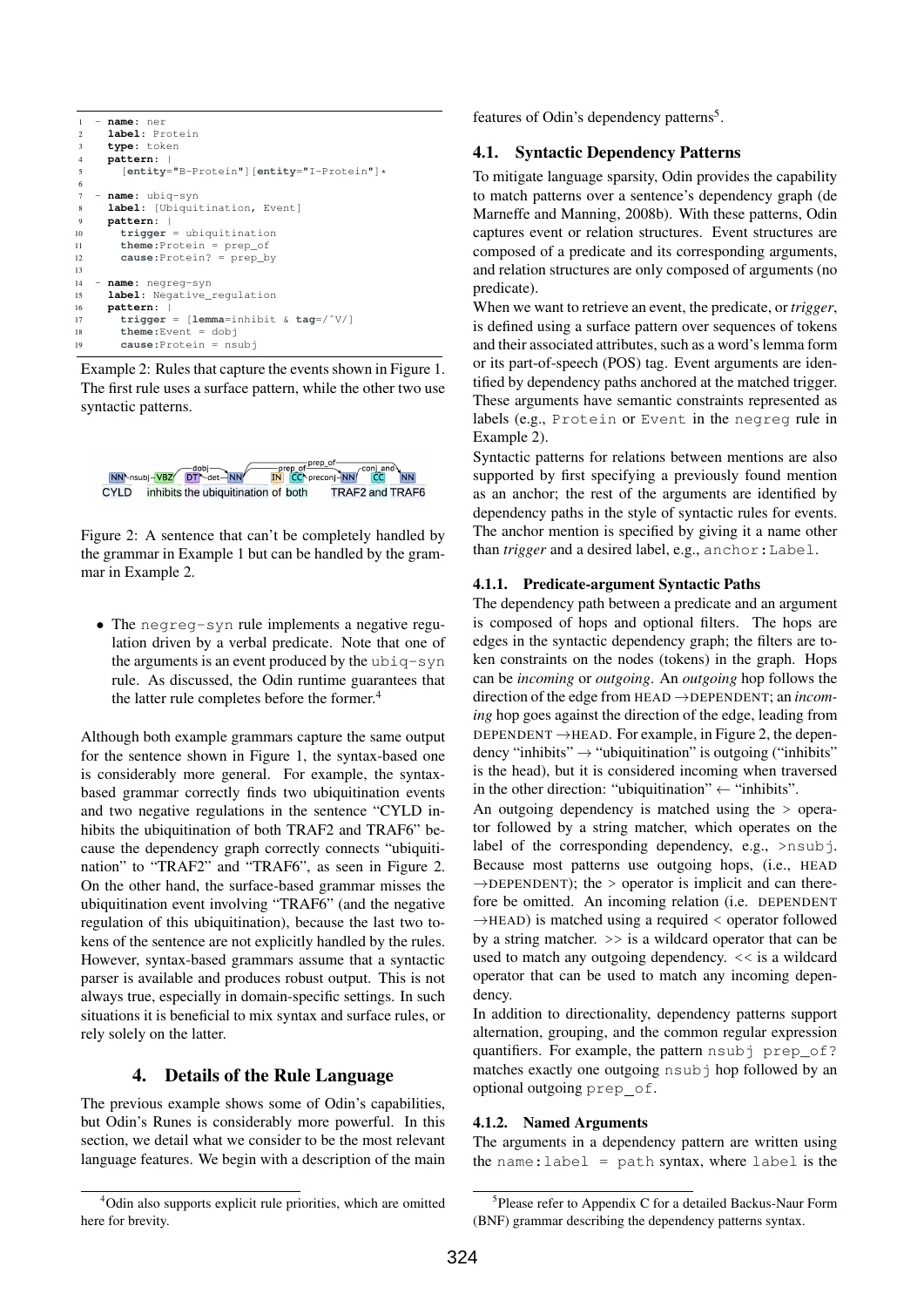```
Mexico's president was recently reelected.
China 's president was recently reelected.
```

|              | 1 pattern:                                              |
|--------------|---------------------------------------------------------|
| $\mathbf{2}$ | $triangle = [lemma = reelect]$                          |
|              | <b>theme:</b> Entity = nsubjpass $(?)$ poss $[lemma[C]$ |

Example 3: This dependency pattern contains a negative lookaround to avoid matching mentions referring to the reelection of "China's president" (assuming the domain of interest focuses on the election of Mexican presidents).

label of an existing Odin mention. The path must lead to a token contained in a mention with the specified label.

Odin captures argument arity in events through argument quantifiers. Arguments can be made optional with the ? operator. The + operator is used to indicate the creation of a single event mention containing all matches for that argument. The  $\star$  is similar to  $+$ , but also makes the argument optional. If the exact number of arguments with the same name is known, it can be specified using the exact repetition quantifier {k}. The ubiq-syn rule in Example 2 shows an optional cause argument.

## 4.1.3. Token Constraints

Token constraints can be used to restrict a dependency pattern by adding lexical constraints at any point of the path. They are described further in Section 4.2., and a BNF grammar describing their syntax is available in Appendix A.

#### 4.1.4. Lookarounds as Contextual Constraints

Dependency patterns support non-capturing lookaround expressions to constrain syntactic context. The lookaround syntax is  $(?)$  pattern) for positive assertions and  $(?)$ pattern) for negative assertions. Example 3 demonstrates a use case for a negative lookaround.

## 4.2. Surface Patterns

The same fundamental features of dependency patterns are also supported by surface patterns<sup>6</sup>, which operate independently of syntax.

Tokens are described using one or more constraints on lexical, morphological, or semantic attributes written in the form [attribute=value]. Example 1 includes an optional token preceding the event's theme described in terms of its POS tag ("DT"), rather than a disjunction of possible words that might satisfy the pattern (e.g., "a", "the", etc.). The value of these token attributes may be given as exact strings or regular expressions (e.g.  $[lemma]/[eo]r$/]$ for all lemmas ending in "er" or "or"). More complex constraints can be expressed using boolean expressions. For example, line 17 of Example 2 shows a conjunction of constraints on the lemma and the POS tag of the same token.

Odin's patterns can be very **precise**. This is precisely the point. We managed to improve **PRECISION**.

```
1 [word=/(?i)ˆprecis/ & !tag=RB]
```
Example 4: A token pattern involving two constraints on a single token. The token must begin with "precis"  $(2i)$ indicates that the match is case insensitive) and cannot be an adverb.

#### 4.2.1. Named Arguments

Surface patterns may be used to describe events or relations using named arguments that are created either on-thefly using the (?<argname> token sequence) syntax shown in line 11 of Example 1, or in reference to an existing mention by using the @argname:Label syntax shown on line 12 in Example 1.

#### 4.2.2. Lookarounds as Contextual Constraints

Surface pattern may be honed with lookbehind and lookahead expressions that impose constraints on the sentential context of a match. These assertions may be either positive (i.e., the contained pattern must exist) or negative (i.e., the contained pattern must not exist). Lookbehinds use the (?<= token sequence) syntax for positive assertions and (?<! token sequence) for negative assertions; positive lookaheads use  $(2)$  token sequence), while negative lookaheads are specified using (?! token sequence). Notably, Odin supports efficient unrestricted variable length lookbehinds, which is uncommon for regular expression engines (Friedl, 2006). An example of a negative lookbehind is shown in Example 5.

|  | 1 (? China) [1? (?<theme /[pP]resident/)            |
|--|-----------------------------------------------------|
|  | 2 was (?< <b>trigger</b> >[ <b>lemma</b> =reelect]) |

Example 5: This surface pattern is analogous to the dependency pattern in Example 3. Here a negative lookbehind is used to avoid matching mentions referring to the reelection of "China's president".

# 4.3. Multiple Rule Files

Including all the rules in a single file is feasible for small IE systems, but systems targeting larger domains require organizing rules in a way that promotes modularity and rule reuse. Odin supports multi-file grammars, as well as variables that can be used within and across grammar files. When grammars are split in multiple files, Odin reads the top-level file (the master grammar) and imports the other grammars as needed. These imported grammars may themselves import other grammars. Each file can define default values for the variables it uses, and these values can be overridden at import time.

We refer the reader to the "Building a Grammar" section of the manual for a more detailed explanation and further examples of master grammars and template grammars.

<sup>&</sup>lt;sup>6</sup>Please refer to Appendix B for a detailed BNF grammar describing the surface patterns syntax.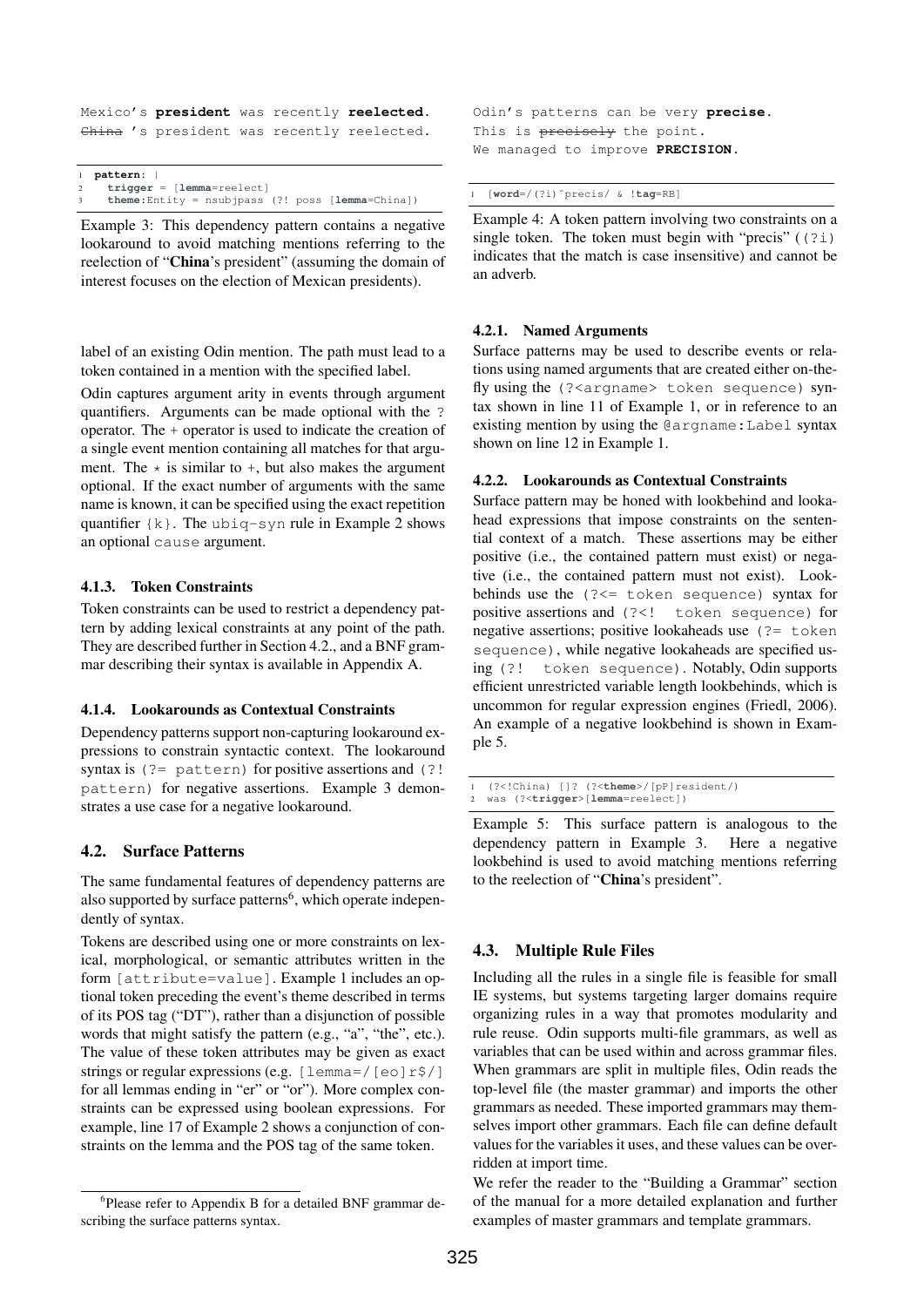| 1                        | - Entity:         |
|--------------------------|-------------------|
| $\overline{2}$           | - Gene            |
| $\overline{\mathbf{3}}$  | - Protein         |
| $\overline{4}$           | - SmallMolecule   |
| $\overline{\phantom{0}}$ | - Event:          |
| 6                        | - Conversion:     |
| $\overline{7}$           | - Phosphorylation |
| 8                        | - Ubiquitination  |
| 9                        | - Hydroxylation   |
| 10                       | - Sumoylation     |
| 11                       | - Acetylation     |
| 12                       | - Control:        |
| 13                       | - Catalysis       |
| 14                       | - Modulation      |

Example 6: A formalized taxonomy of biochemical entities and interactions inspired by BioPAX (Demir et al., 2010).

## 4.4. Taxonomy

We have shown in Examples 1 and 2 that rules can assign more than one label to an extracted mention. This allowed us to define an ad-hoc taxonomy that states that a Ubiquitination is also an Event.

The ability to define ad-hoc taxonomies is useful when developing small IE systems, but this can become cumbersome for larger domains. To address this, Odin also supports a formal taxonomy where the label hierarchy is written as a tree (or forest).

Taxonomies are encoded as lists of YAML dictionaries that display the hierarchy of labels in a clear and readable way. An example of a formal taxonomy is shown in Figure 6.

When an explicit taxonomy is available, a rule can use a single label which will include all of its parent labels implicitly. This enforces consistency in the labels of the resulting mentions, and also catches typographical errors by not allowing the use of labels missing from the taxonomy. More details about the usage of a formal taxonomy are available in the "Taxonomy" section of the manual.

# 5. Resources

The entire Odin framework is available as part of the Processors NLP library.<sup>7</sup> Processors is written in Scala, which makes interaction with other languages running on the Java Virtual Machine straightforward. To facilitate the quick start of Odin-based projects, we have also made available an example project that implements a simple system using Odin both in Scala and in Java.<sup>8</sup>

We also provide a web interface for developing and debugging Odin rules. The web UI allows one to inspect each sentence's token attributes and dependency graph using Brat visualizations (Stenetorp et al.,  $2012$ ).<sup>9</sup> A screenshot of this web interface is shown in Figure 3.

# 6. Acknowledgments

This work was funded by the DARPA Big Mechanism program under ARO contract W911NF-14-1-0395.

# 7. Bibliographical References

- Abney, S. (1996). Partial parsing via finite-state cascades. Natural Language Engineering, 2(04):337–344.
- Appelt, D. E. and Onyshkevych, B. (1998). The common pattern specification language. In Proc. of the TIPSTER Workshop, pages 23–30.
- Appelt, D. E., Hobbs, J. R., Bear, J., Israel, D., and Tyson, M. (1993). Fastus: A finite-state processor for information extraction from real-world text. In Proceedings of the International Conferences on Artificial Intelligence (IJCAI).
- Banarescu, L., Bonial, C., Cai, S., Georgescu, M., Griffitt, K., Hermjakob, U., Knight, K., Koehn, P., Palmer, M., and Schneider, N. (2012). Abstract meaning representation (amr) 1.0 specification. In Parsing on Freebase from Question-Answer Pairs. In Proceedings of the 2013 Conference on Empirical Methods in Natural Language Processing. Seattle: ACL, pages 1533–1544.
- Ben-Kiki, O., Evans, C., and Ingerson, B. (2005). Yaml ain't markup language (yaml) version 1.1. yaml. org, Tech. Rep.
- Chambers, N., Cer, D., Grenager, T., Hall, D., Kiddon, C., MacCartney, B., De Marneffe, M.-C., Ramage, D., Yeh, E., and Manning, C. D. (2007). Learning alignments and leveraging natural logic. In Proceedings of the ACL-PASCAL Workshop on Textual Entailment and Paraphrasing, pages 165–170. Association for Computational Linguistics.
- Chang, A. X. and Manning, C. D. (2014). TokensRegex: Defining cascaded regular expressions over tokens. Technical Report CSTR 2014-02, Computer Science, Stanford.
- Chen, D. and Manning, C. D. (2014). A fast and accurate dependency parser using neural networks. In EMNLP, pages 740–750.
- Cunningham, H., Maynard, D., Bontcheva, K., and Tablan, V. (2002). A framework and graphical development environment for robust nlp tools and applications. In ACL, pages 168–175.
- De Marneffe, M.-C. and Manning, C. D. (2008a). The stanford typed dependencies representation. In Coling 2008: Proceedings of the workshop on Cross-Framework and Cross-Domain Parser Evaluation, pages 1–8. Association for Computational Linguistics.
- de Marneffe, M.-C. and Manning, C. D. (2008b). The Stanford typed dependencies representation. In Proc. of COLING Workshop on Cross-framework and Cross-domain Parser Evaluation.
- Demir, E., Cary, M. P., Paley, S., Fukuda, K., Lemer, C., Vastrik, I., Wu, G., D'Eustachio, P., Schaefer, C., Luciano, J., et al. (2010). The biopax community standard for pathway data sharing. Nature biotechnology, 28(9):935–942.
- Friedl, J. E., (2006). Mastering regular expressions, pages 133–134. O'Reilly Media, Inc.
- Levy, R. and Andrew, G. (2006). Tregex and Tsurgeon: tools for querying and manipulating tree data structures. In Proc. of LREC.
- Li, Y., Reiss, F. R., and Chiticariu, L. (2011). Sys-

<sup>7</sup>https://github.com/clulab/processors

<sup>8</sup>https://github.com/clulab/odin-examples <sup>9</sup>http://agathon.sista.arizona.edu:

<sup>8080/</sup>odinweb/open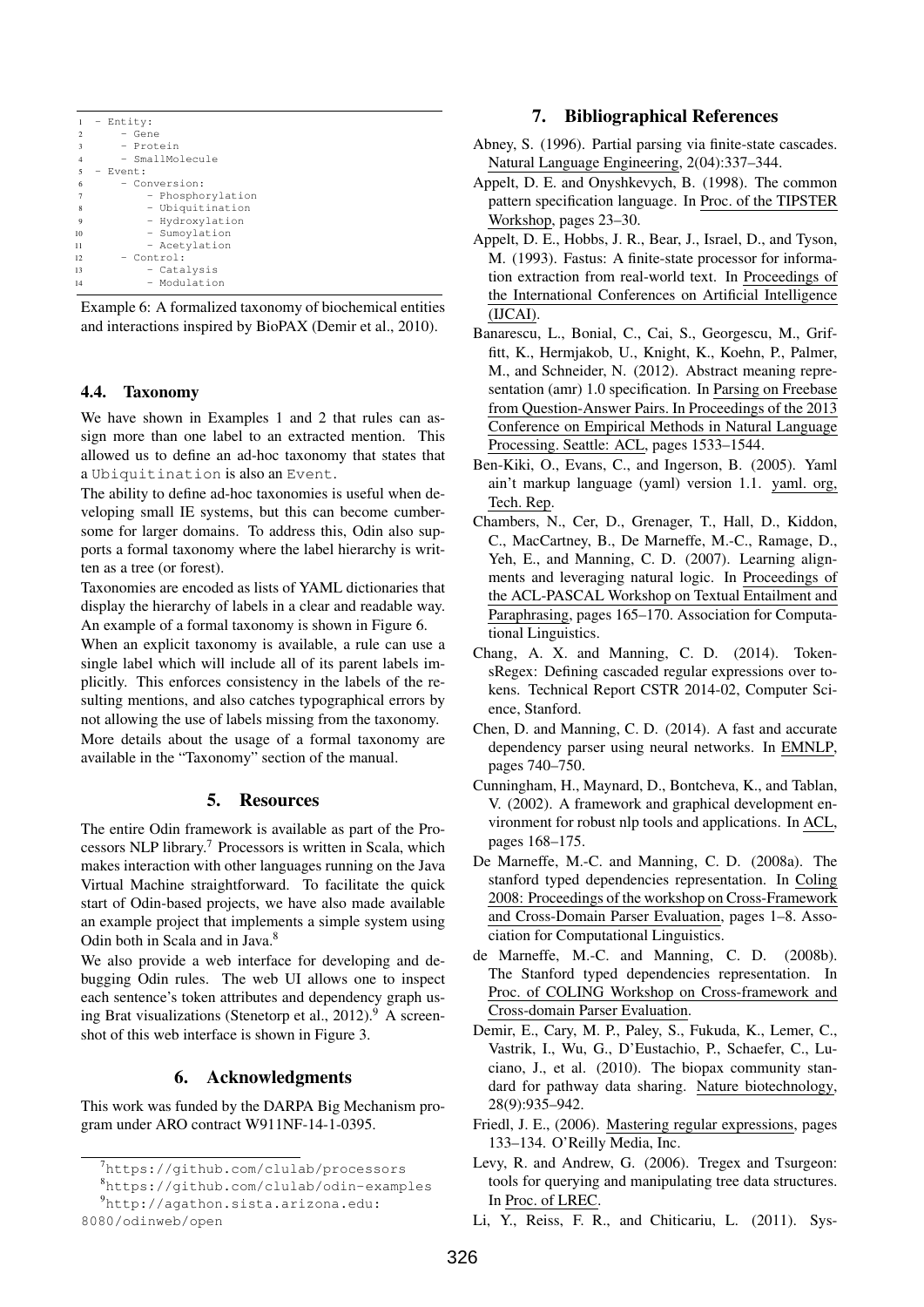| <b>Entity and Event Visualization</b>                                                                                                           |         |            |                  |                     |     |      |  |  |  |  |  |
|-------------------------------------------------------------------------------------------------------------------------------------------------|---------|------------|------------------|---------------------|-----|------|--|--|--|--|--|
| Protein \Cause-Negative_regulation-Theme-Ubiquitination-Theme-Protein<br>inhibits<br>ubiquitination<br>$1$ WTX<br>NRF <sub>2</sub><br>the<br>of |         |            |                  |                     |     |      |  |  |  |  |  |
| Rules:                                                                                                                                          |         |            |                  |                     |     | Show |  |  |  |  |  |
|                                                                                                                                                 |         |            |                  |                     |     |      |  |  |  |  |  |
| <b>Syntax Visualization</b>                                                                                                                     |         |            |                  |                     |     | Hide |  |  |  |  |  |
| dobj<br>DT det-NN<br>prep_of-<br>NN hsubj-VBZ<br><b>NN</b><br>inhibits the ubiquitination of NRF2<br>1 WTX<br>ı                                 |         |            |                  |                     |     |      |  |  |  |  |  |
| <b>Syntax Tokens:</b>                                                                                                                           |         |            |                  |                     |     | Hide |  |  |  |  |  |
| Word                                                                                                                                            | Lemma   | Tag        | <b>Entity</b>    | <b>Start</b>        | End |      |  |  |  |  |  |
| <b>WTX</b>                                                                                                                                      | wtx     | <b>NN</b>  | <b>B-Protein</b> | $\mathsf{O}\xspace$ | 3   |      |  |  |  |  |  |
| inhibits                                                                                                                                        | inhibit | <b>VBZ</b> | $\circ$          | $\overline{4}$      | 12  |      |  |  |  |  |  |
| the                                                                                                                                             | the     | DT         | $\circ$          | 13                  | 16  |      |  |  |  |  |  |

Figure 3: A visualization of Odin's output for the sentence in Figure 1 using the rules in Example 2.

temt: A declarative information extraction system. In Proceedings of the 49th Annual Meeting of the Association for Computational Linguistics: Human Language Technologies: Systems Demonstrations, pages 109–114. Association for Computational Linguistics.

- Manning, C. D., Surdeanu, M., Bauer, J., Finkel, J., Bethard, S. J., and McClosky, D. (2014). The Stanford CoreNLP natural language processing toolkit. In Proc. of ACL.
- Piskorski, J., Schäfer, U., and Xu, F. (2004). Shallow processing with unification and typed feature structures– foundations and applications.
- Reiss, F., Raghavan, S., Krishnamurthy, R., Zhu, H., and Vaithyanathan, S. (2008). An algebraic approach to rule-based information extraction. In Data Engineering, 2008. ICDE 2008. IEEE 24th International Conference on, pages 933–942. IEEE.
- Stenetorp, P., Pyysalo, S., Topic, G., Ohta, T., Ananiadou, ´ S., and Tsujii, J. (2012). Brat: a web-based tool for nlpassisted text annotation. In Proc. of the Demonstrations at EACL.
- Surdeanu, M., Johansson, R., Meyers, A., Màrquez, L., and Nivre, J. (2008). The conll-2008 shared task on joint parsing of syntactic and semantic dependencies. In Proceedings of the Twelfth Conference on Computational Natural Language Learning, pages 159– 177. Association for Computational Linguistics.
- Thakker, D., Osman, T., and Lakin, P. (2009). Gate jape grammar tutorial. Nottingham Trent University, UK, Phil Lakin, UK, Version, 1.
- Valenzuela-Escárcega, M. A., Hahn-Powell, G., and Surdeanu, M. (2015a). Description of the Odin Event Extraction Framework and Rule Language. ArXiv e-prints, September.
- Valenzuela-Escarcega, M. A., Hahn-Powell, G., Hicks, T., ´

and Surdeanu, M. (2015b). A domain-independent rulebased framework for event extraction. In Proceedings of the 53rd Annual Meeting of the Association for Computational Linguistics: Software Demonstrations (ACL).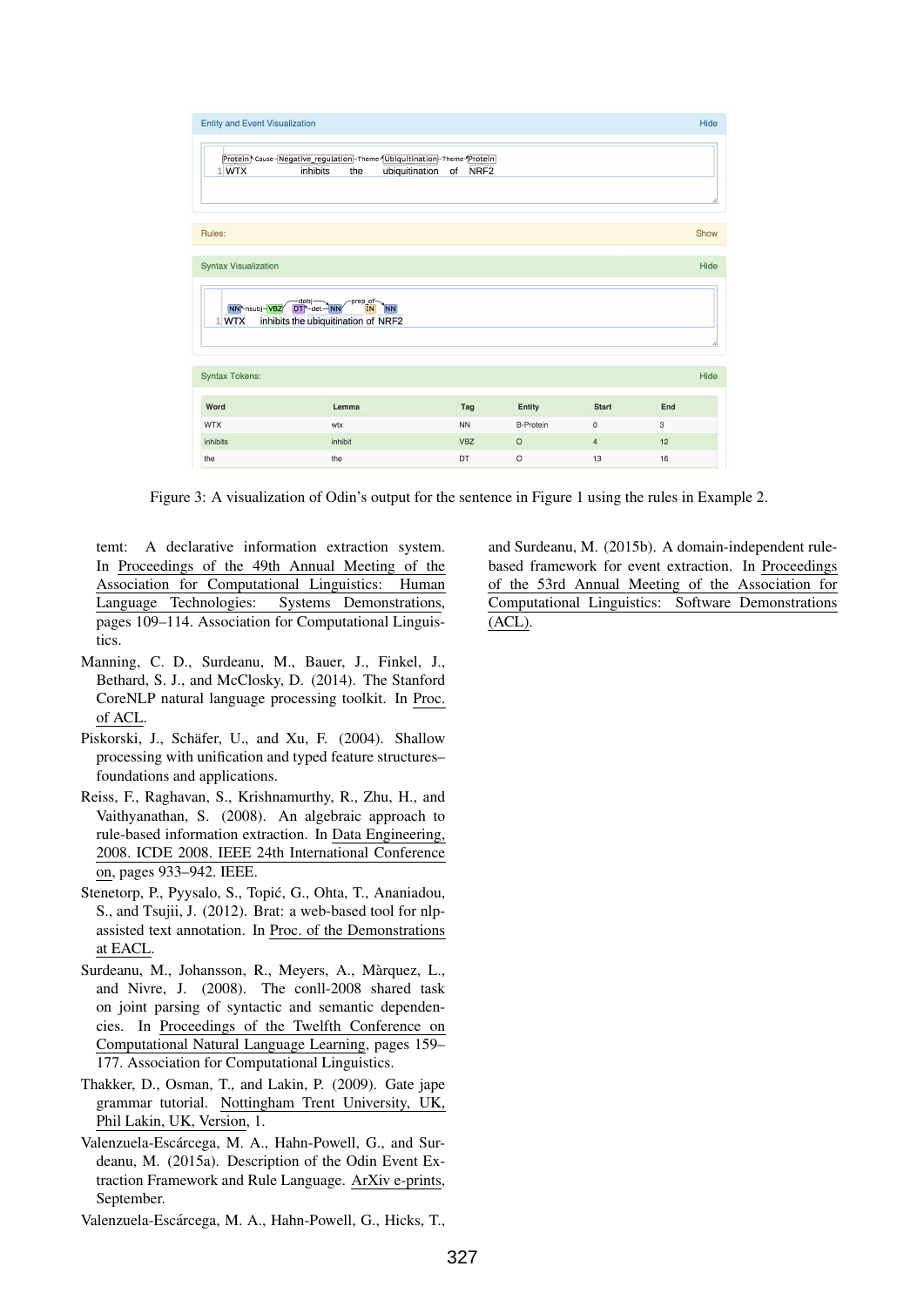## Appendix A Token Constraint Grammar

The following grammar describes Odin's token constraints. A token constraint is a boolean expression over a token's lexical, morphological, or semantic attributes. The grammar is written in Backus-Naur form (BNF), with terminals enclosed in quotes, non-terminals enclosed in angle brackets, and optional items enclosed in square brackets. The ∗ character is the Kleene star.

```
\langle TokenConstraint \rangle ::= '[' [\langle DisjunctiveConstraint \rangle']']hDisjunctiveConstrainti ::= hConjunctiveConstrainti
     ('|' hConjunctiveConstrainti)*
hConjunctiveConstrainti ::= hNegatedConstrainti
     ('\&' \langleright\)*
```

```
\langle NegatedConstraint \rangle ::= [''] \langle AtomicConstraint \rangle
```

```
\langle AtomicConstraint \rangle ::= \langle FieldConstraint \rangle' (' \DisjunctiveConstraint \')'
```
h*FieldConstraint*i ::= h*FieldName*i '=' h*StringMatcher*i

```
hFieldNamei ::= 'word'
    | 'lemma'
    'tag'
    'entity
    | 'chunk'
    'incoming'
    'outgoing'
    | 'mention'
```

```
hStringMatcheri ::= hExactStringMatcheri
   | hRegexStringMatcheri
```

```
hExactStringMatcheri ::= hStringLiterali
```

```
hStringLiterali ::= hidentifieri
     | hSingleQuoteStringi
     | hDoubleQuoteStringi
```
 $\langle RegexStringMatcher \rangle ::= \langle RegexLiteral \rangle$ 

# Appendix B Token Pattern Grammar

In this section we describe the BNF grammar for Odin's Runes' token patterns, i.e., the surface rules. Token patterns support several advanced features like lazy and greedy quantifiers, named captures of both mentions and sequences of tokens with the ability to share names among the captures, and zero-width assertions.

```
hTokenPatterni ::= hDisjunctiveTokenPatterni
hDisjunctiveTokenPatterni ::=
     hConcatenatedTokenPatterni
    ('|' hConcatenatedTokenPatterni)*
hConcatenatedTokenPatterni ::=
     hQuantifiedTokenPatterni hQuantifiedTokenPatterni*
hQuantifiedTokenPatterni ::= hAtomicTokenPatterni
```

```
| hRepeatedTokenPatterni
| hRangeTokenPatterni
```

```
\langle AtomicTokenPattern \rangle ::= \langle SingleTokenPattern \rangle
```

```
| hMentionTokenPatterni
```

```
| hCaptureTokenPatterni
| hAssertionTokenPatterni
```
' (' *\DisjunctiveTokenPattern*)')'

 $\langle RepatedTokenPattern \rangle ::= \langle AtomicTokenPattern \rangle$  $('??' | '*/?' | '+?' | '?' | '*/' | '+)$ 

```
\langle RangeTokenPattern \rangle ::= \langle AtomicTokenPattern \rangle'{' \langlenumber\rangle',' \langlenumber\rangle'}'
  | \langle AtomicTokenPattern\rangle '{' \langle number\rangle',''}'
  | \langle AtomicTokenPattern\rangle '{'',' \number\'}'
      \langle AtomicTokenPattern \rangle' {' \langle number \rangle' '
hSingleTokenPatterni ::= hStringMatcheri
  | \langle TokenConstraint\ranglehMentionTokenPatterni ::=
      '@' [\StringLiteral \, ':'] \ExactStringMatcher \,
hCaptureTokenPatterni ::=
      '(?<' \/identifier} '>' \/DisjunctiveTokenPattern} ')'
hAssertionTokenPatterni ::=
      \langleSentenceStartTokenAssertion\rangle| hSentenceEndTokenAssertioni
      | hLookaheadTokenAssertioni
      \langle Look behindTokenAs,hSentenceStartTokenAssertioni ::= 'ˆ'
hSentenceEndTokenAssertioni ::= '$'
hLookaheadTokenAssertioni ::=
      ('(?=' | '(?!') \langle DisjunctiveTokenPattern \rangle ')'
hLookbehindTokenAssertioni ::=
      ('(?<=' | '(?<!') \langle DisjunctiveTokenPattern \rangle ')'
```
# Appendix C Dependency Pattern Grammar

This BNF grammar describes the syntax for Odin's Runes' dependency patterns. These patterns are applied over a dependency graph. Notable features include the usual regex quantifiers (although there is no lazy/greedy distinction), lookaround assertions (again, no distinction between lookahead and lookbehind), and they can pack/unpack arguments using argument quantifiers as explained in Section 4.1.2. Token constraints are also supported as a way of adding lexical constraints at any step of the path.

h*DependencyPattern*i ::= h*TriggerPatternDependencyPattern*i | h*TriggerMentionDependencyPattern*i h*TriggerPatternDependencyPattern*i ::= 'trigger' '='  $\langle TokenPattern \rangle \langle ArgPattern \rangle +$ h*TriggerMentionDependencyPattern*i ::=  $\langle$ *identifier* $\rangle$  ':'  $\langle$ *identifier* $\rangle$   $\langle$ *ArgPattern* $\rangle$ + h*ArgPattern*i ::=

 $\langle$ *identifier* $\rangle$ <sup>\*</sup>:<sup>\*</sup>  $\langle$ *identifier* $\rangle$  $\left[\begin{array}{cc} \uparrow \\ \uparrow \end{array} \right]$   $\left[\begin{array}{cc} \downarrow \\ \uparrow \end{array} \right]$   $\left[\begin{array}{cc} \uparrow \\ \uparrow \end{array} \right]$   $\left[\begin{array}{cc} \uparrow \\ \uparrow \end{array} \right]$   $\left[\begin{array}{cc} \uparrow \\ \uparrow \end{array} \right]$   $\left[\begin{array}{cc} \uparrow \\ \downarrow \end{array} \right]$   $\left[\begin{array}{cc} \downarrow \\ \downarrow \end{array} \right]$ h*DisjunctiveDependencyPattern*i